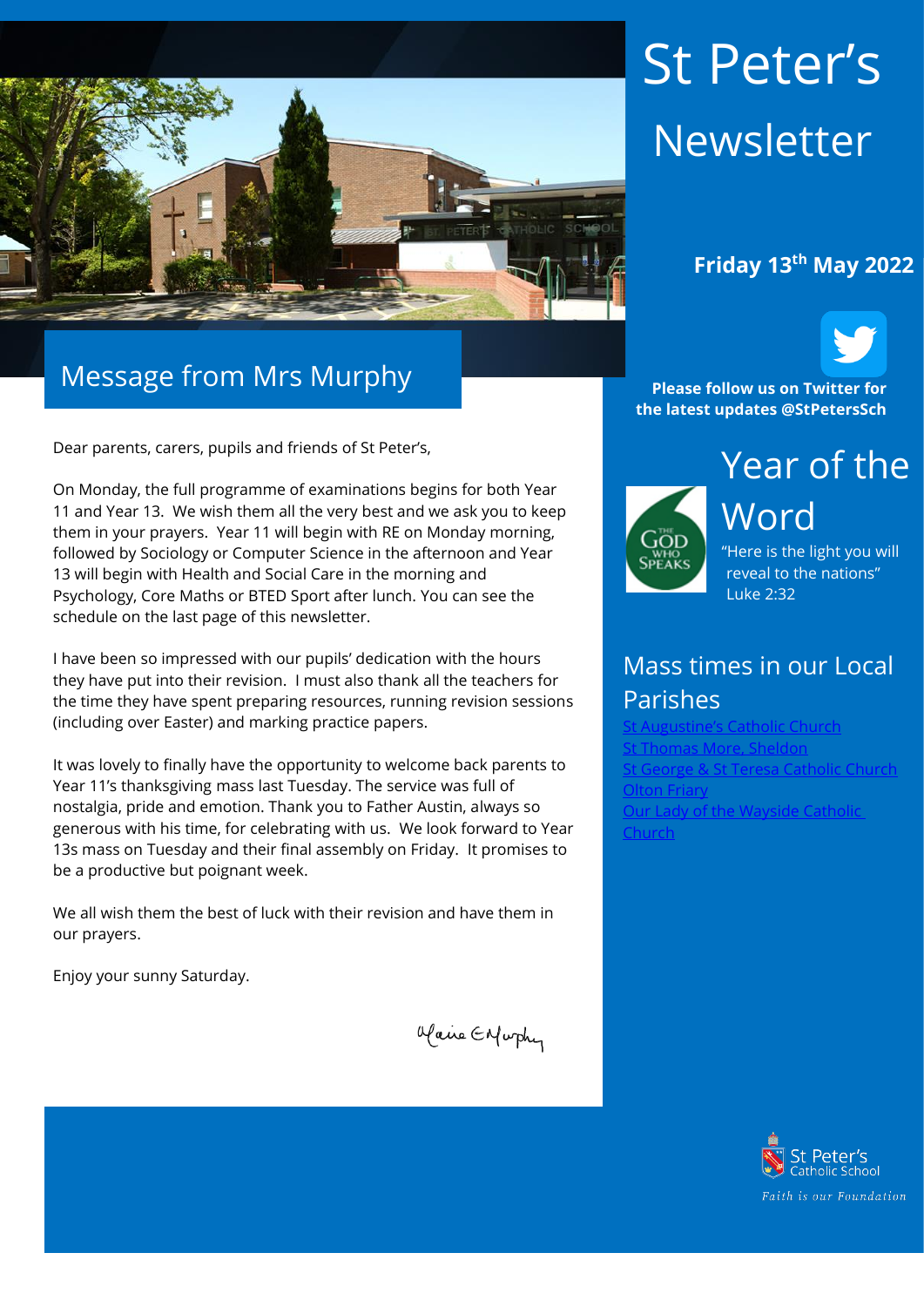#### **Maths and Physics Internship**

2022 will see another year that St Peter's will run the hugely popular Maths and Physics Internship. This is an opportunity where undergraduates work closely with the Maths and Physics departments to ascertain whether a rewarding career in teaching could be the right path for them. We are delighted every year how many ex pupils come back to complete the Internship which speaks volumes about the quality that St Peter's has to offer its pupils. Although we also hope to inspire undergraduates that aren't St Peters Alumni to come and complete this opportunity with us. The Internship is paid, and all successful candidates will receive £300 a week, with interviews taking place over the next three weeks. The start date will be the 20<sup>th</sup> June for three weeks.

The internship is a rewarding opportunity to work closely with the Science and Maths departments within the classroom, and candidates will get out what they put in. Ultimately planning and delivering activities to both Ks3 and Ks4 pupils using some of the endless subject knowledge that all undergraduates have access to whilst reading their respective degrees. This year interns will also be part of a tutor programme for year 10 supporting pupils with misconceptions and helping them build on their areas of developments based on their recent mocks. In this regard Interns will be challenged to think of new and innovative ways to explain difficult concepts to pupils. Interns will also get to support the wider ethos here at St Peter's by supporting the school in its extracurricular activities including careers week at the beginning of July. All successful candidates will complete various training to support them to make the most of this opportunity.

If you are interested in applying for the Internship please follow the link for the expression of interest form on the schools website or contact Anthony Jones on [jonesa@st-peters.solihull.sch.uk](mailto:jonesa@st-peters.solihull.sch.uk)

#### **Catholic Secondary Schools - KS4 Public Speaking Competition**

On the 6<sup>th</sup> May 2022 we went to St Thomas Aquinas Secondary school to perform a three-minute speech on Shakespeare's greatest character.

Group 1 chose Katherine from 'Taming of the Shrew' which was performed by Anastasia D, her speech was written by Joshua, Joe and Finbar (Yr. 10). Group 2 chose Lady Macbeth from 'Macbeth' which was performed by Laura G. Her speech was written by Ava, Oliver and Sam (also yr. 10).

They competed with five other schools. The speech had to include a mixture of logical structure, research, confident presentation and role sustainability. Each group spent around time preparing the speech, perfecting the speech and then performing the speech to fellow students before we were confident enough to confirm it as our final speech.

Group 1 achieved joint first place.

The concept of the speech was to act in the role of your chosen character to persuade the audience that you were the greatest Shakespearean character. We were also asked to use one prop for our performance. Anastasia's group used a Shrew bear while Laura's group made a papier-mâché womb stuffed with red feathers representing blood along with a crown inside. As part of Laura's dramatisation she proceeded to tear it, so the feathers flew out; this was by far the most prestigious prop using in this debate.

Overall both groups represented the school brilliantly and both should be extremely proud of their contribution to the trophy cabinet.

Written by Josh H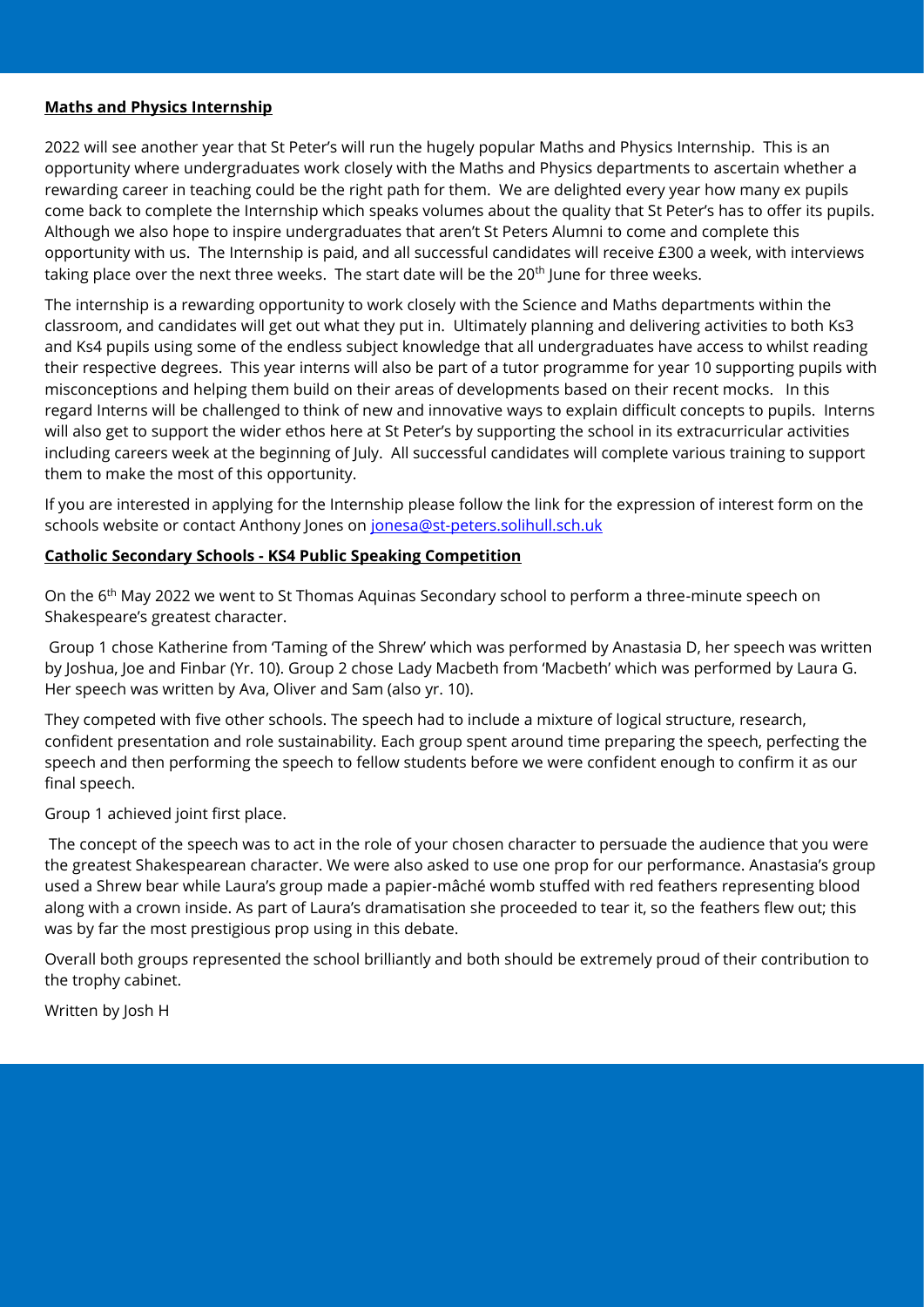



#### **Stem Challenge**

On Wednesday, four year 8 students came away triumphant from a STEM Challenge hosted at Archbishop Ilsley School. Competing among six teams they worked together successfully and won three of the four activities. They created the longest marble run, created a beautiful rainbow using their knowledge of density, built paper buildings to carry a weight and created a tower out of sweets and toothpicks that was over 71cm in height. Congratulations to Tyler, Sammy, Casey and Alicia for their superb effort.





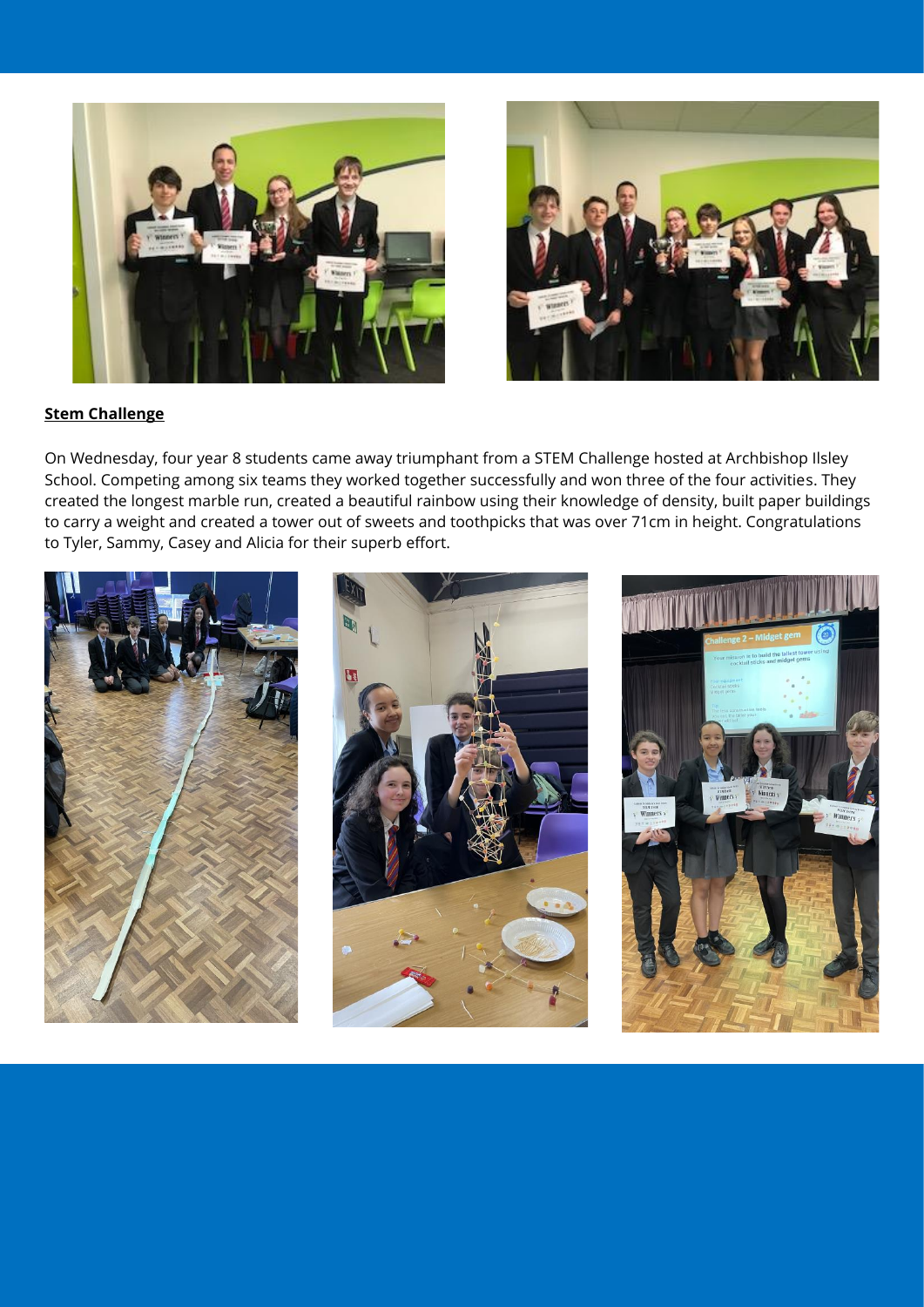#### **Checks**

There are many items that are not to be brought into school including anything that could be dangerous or cause harm. Could we remind all families of some items that are not permitted:

- Nuts- or products containing nuts we are a nut free school to protect those who have critical allergies
- Deodorants to protect those who are severely asthmatic
- Energy drinks such as Monster or fizzy pop.
- Abnormal quantities of confectionary

Occasionally, we carry out general checks of pupils' bags. Staff carried out cursory checks this morning as pupils entered. We were very impressed by how organised most pupils were.

#### **Jazz Band**

Jazz band is re-starting after school on Tuesdays and will be 3.00pm – 4.00pm.

#### **811 School bus**

Grosvenor coaches would like us to pass on their apologies for the 811 bus service at pick up time Wednesday  $11<sup>th</sup>$ May. The Bus had an incident on the way to Tudor Grange School at 15:18pm and therefore needed to get a replacement bus which unfortunately did not arrive at the school until 15:58pm. By this time most pupils seemed to have made alternative arrangements. Grosvenor Coaches wanted to apologise for any inconvenience and stress this may have caused and aim to improve their response times in the future.

#### **Exam Advice**

<https://www.youthemployment.org.uk/7-things-that-can-go-wrong-in-exams-and-how-to-fix-them/>